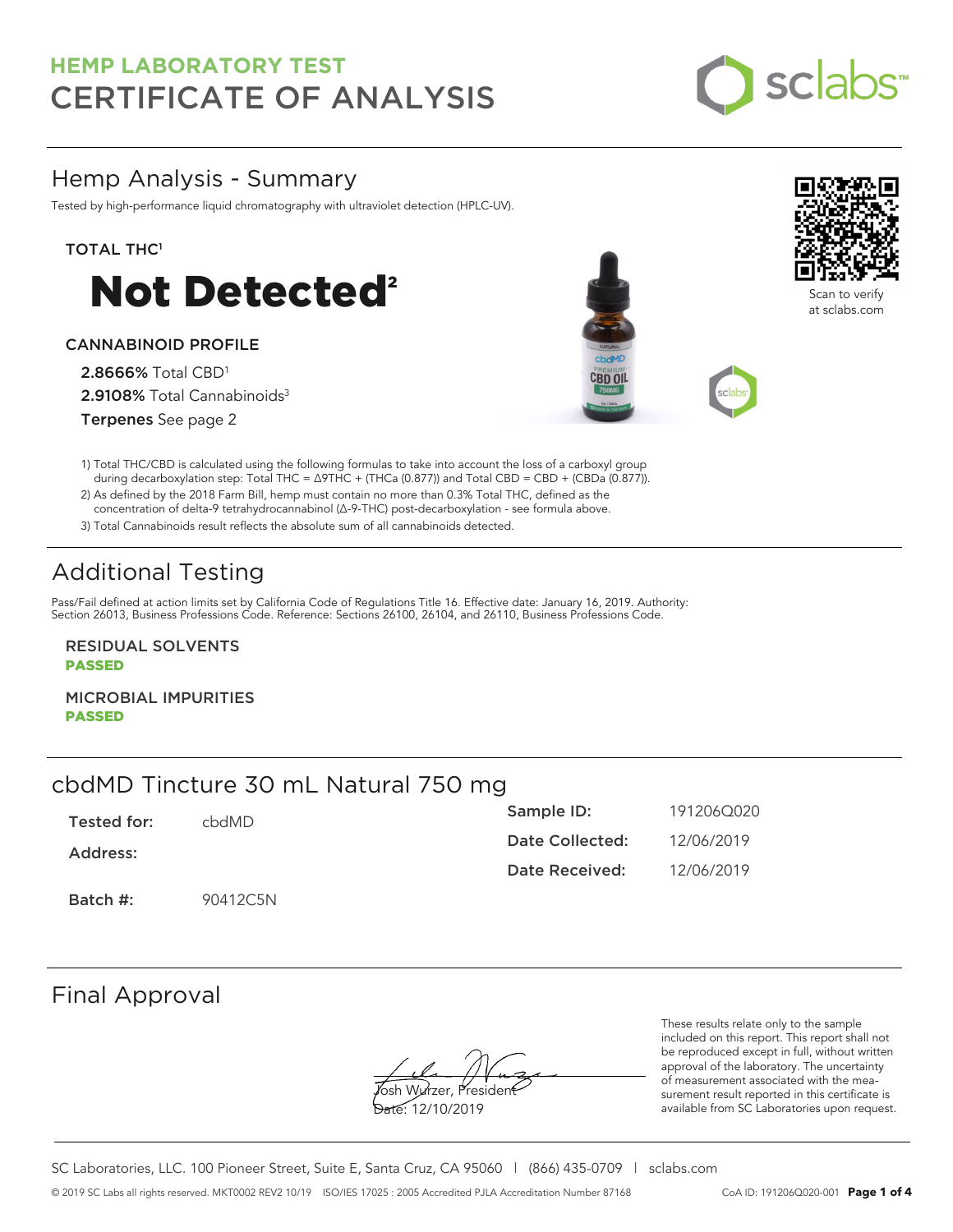

| Sample Name:        | cbdMD Tincture 30 mL Natural 750 mg |
|---------------------|-------------------------------------|
| LIMS Sample ID:     | 191206Q020                          |
| Batch #:            | 90412C5N                            |
| Source Metrc ID(s): |                                     |
|                     |                                     |
| Sample Type:        | Other                               |
| Batch Count:        |                                     |
| Sample Count:       |                                     |
| Unit Volume:        | 30 Milliliters per Unit             |
| Serving Mass:       |                                     |
| Density:            | $0.9516$ g/mL                       |

#### Moisture Test Results

Moisture

#### Cannabinoid Test Results 12/10/2019

Cannabinoid analysis utilizing High Performance Liquid Chromatography (HPLC, QSP 5-4-4-4)

Results (%)

|                                      | mq/mL           | %         | LOD / LOQ mg/mL |
|--------------------------------------|-----------------|-----------|-----------------|
| $\triangle$ 9THC                     | ND              | ND        | 0.0009 / 0.003  |
| A8THC                                | <b>ND</b>       | <b>ND</b> | 0.0009 / 0.003  |
| <b>THCa</b>                          | <b>ND</b>       | ND.       | 0.0009 / 0.003  |
| <b>THCV</b>                          | <b>ND</b>       | ND        | 0.0004 / 0.001  |
| <b>THCVa</b>                         | <b>ND</b>       | <b>ND</b> | 0.0013 / 0.004  |
| <b>CBD</b>                           | 27.279          | 2.8666    | 0.0009 / 0.003  |
| CBDa                                 | <b>ND</b>       | <b>ND</b> | 0.0009 / 0.003  |
| <b>CBDV</b>                          | 0.072           | 0.0076    | 0.0004 / 0.001  |
| <b>CBDVa</b>                         | <b>ND</b>       | <b>ND</b> | 0.0003 / 0.001  |
| <b>CBG</b>                           | 0.251           | 0.0264    | 0.001 / 0.003   |
| CBGa                                 | ND              | ND        | 0.0008 / 0.002  |
| <b>CBL</b>                           | <b>ND</b>       | ND        | 0.0021 / 0.006  |
| <b>CBN</b>                           | 0.097           | 0.0102    | 0.0009 / 0.003  |
| <b>CBC</b>                           | <b>ND</b>       | <b>ND</b> | 0.0011 / 0.003  |
| <b>CBCa</b>                          | <b>ND</b>       | ND        | 0.0015 / 0.005  |
| <b>Sum of Cannabinoids:</b>          | 27.699          | 2.9108    | 830.970 mg/Unit |
|                                      |                 |           |                 |
| Total THC $(\Delta$ 9THC+0.877*THCa) | <b>ND</b>       | ND.       | <b>ND</b>       |
| Total CBD (CBD+0.877*CBDa)           | 27.279          | 2.8666    | 818.370 mg/Unit |
|                                      | Action Limit mg |           |                 |
| ∆9THC per Unit                       |                 |           | <b>ND</b>       |

Δ9THC per Unit Δ9THC per Serving

#### Batch Photo



SC Laboratories, LLC 100 Pioneer Street, Suite E Santa Cruz, CA 95060 (866) 435-0709 | sclabs.com

| Date Collected: | 12/06/2019 |  |
|-----------------|------------|--|
| Date Received:  | 12/06/2019 |  |
| Tested for:     | cbdMD      |  |
| License #:      |            |  |
| Address:        |            |  |
| Produced by:    |            |  |
| License #:      |            |  |
| Address:        |            |  |
|                 |            |  |
|                 |            |  |

#### Terpene Test Results 12/10/2019

Terpene analysis utilizing Gas Chromatography - Flame Ionization Detection (GC - FID)

|                                     | mg/g      | %         | LOD / LOQ mg/g |
|-------------------------------------|-----------|-----------|----------------|
| <b>77 Pinene</b>                    | <b>ND</b> | <b>ND</b> | 0.022 / 0.067  |
| Camphene                            | <b>ND</b> | <b>ND</b> | 0.027 / 0.08   |
| Sabinene                            | <b>ND</b> | <b>ND</b> | 0.027 / 0.082  |
| <b>7</b> Pinene                     | <b>ND</b> | <b>ND</b> | 0.027 / 0.081  |
| Myrcene                             | <b>ND</b> | <b>ND</b> | 0.027 / 0.082  |
| <sup>2</sup> Phellandrene           | <b>ND</b> | <b>ND</b> | 0.037 / 0.111  |
| 3 Carene                            | <b>ND</b> | <b>ND</b> | 0.029 / 0.087  |
| <b>7</b> Terpinene                  | <b>ND</b> | <b>ND</b> | 0.03 / 0.09    |
| Limonene                            | 0.629     | 0.0629    | 0.013 / 0.039  |
| Eucalyptol                          | <b>ND</b> | <b>ND</b> | 0.021 / 0.063  |
| Ocimene                             | <b>ND</b> | <b>ND</b> | 0.028 / 0.085  |
| 7 Terpinene                         | <b>ND</b> | <b>ND</b> | 0.03 / 0.09    |
| Sabinene Hydrate                    | <b>ND</b> | <b>ND</b> | 0.018 / 0.054  |
| Fenchone                            | <b>ND</b> | <b>ND</b> | 0.03 / 0.092   |
| Terpinolene                         | <b>ND</b> | <b>ND</b> | 0.022 / 0.067  |
| Linalool                            | <b>ND</b> | <b>ND</b> | 0.019 / 0.058  |
| Fenchol                             | <b>ND</b> | <b>ND</b> | 0.023 / 0.069  |
| (-)-Isopulegol                      | <b>ND</b> | <b>ND</b> | 0.013 / 0.04   |
| Camphor                             | <b>ND</b> | <b>ND</b> | 0.054 / 0.163  |
| Isoborneol                          | <b>ND</b> | <b>ND</b> | 0.033 / 0.101  |
| Borneol                             | <b>ND</b> | <b>ND</b> | 0.048 / 0.146  |
| Menthol                             | <b>ND</b> | <b>ND</b> | 0.022 / 0.067  |
| Terpineol                           | <b>ND</b> | <b>ND</b> | 0.022 / 0.068  |
| Nerol                               | <b>ND</b> | <b>ND</b> | 0.023 / 0.068  |
| R-(+)-Pulegone                      | <b>ND</b> | <b>ND</b> | 0.022 / 0.068  |
| Geraniol                            | <b>ND</b> | <b>ND</b> | 0.017 / 0.05   |
| Geranyl Acetate                     | <b>ND</b> | <b>ND</b> | 0.016 / 0.048  |
| <b>7 Cedrene</b>                    | <b>ND</b> | <b>ND</b> | 0.017 / 0.051  |
| <b>7 Caryophyllene</b>              | <b>ND</b> | <b>ND</b> | 0.018 / 0.054  |
| <b>7 Humulene</b>                   | <b>ND</b> | <b>ND</b> | 0.013 / 0.038  |
| Valencene                           | $<$ LOQ   | $<$ LOQ   | 0.008 / 0.023  |
| Nerolidol                           | <b>ND</b> | <b>ND</b> | 0.035 / 0.106  |
| Caryophyllene Oxide                 | <b>ND</b> | <b>ND</b> | 0.028 / 0.084  |
| Guaiol                              | <b>ND</b> | <b>ND</b> | 0.022 / 0.066  |
| Cedrol                              | <b>ND</b> | <b>ND</b> | 0.029 / 0.086  |
| <b>7</b> Bisabolol                  | <b>ND</b> | <b>ND</b> | 0.017 / 0.051  |
| <b>Total Terpene Concentration:</b> | 0.629     | 0.0629    |                |

#### Sample Certification

California Code of Regulations Title 16 Effect Date January 16, 2019<br>Authority: Section 26013, Business and Professions Code.<br>Reference: Sections 26100, 26104 and 26110, Business and Professions Code.



Josh Wurzer, President Date: 12/10/2019

© 2019 SC Labs all rights reserved. MKT0002 REV2 10/19 ISO/IES 17025 : 2005 Accredited PJLA Accreditation Number 87168 CoA ID: 191206Q020-001 **Page 2 of 4**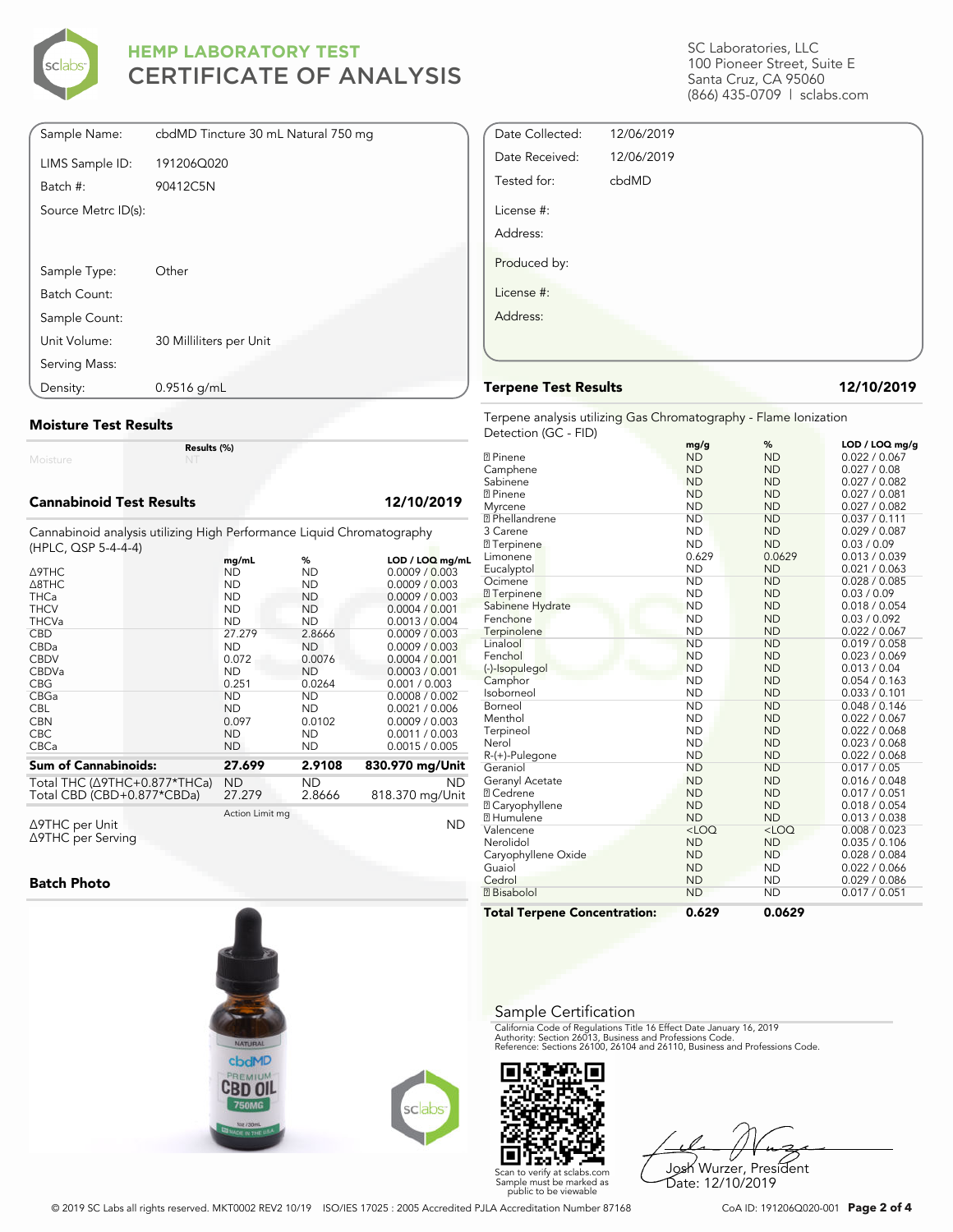

| Sample Name:        | cbdMD Tincture 30 mL Natural 750 mg |
|---------------------|-------------------------------------|
| LIMS Sample ID:     | 191206Q020                          |
| Batch #:            | 90412C5N                            |
| Source Metrc ID(s): |                                     |
|                     |                                     |
|                     |                                     |
| Sample Type:        | Other                               |
| Batch Count:        |                                     |
| Sample Count:       |                                     |
| Unit Volume:        | 30 Milliliters per Unit             |
| Serving Mass:       |                                     |
| Density:            | $0.9516$ g/mL                       |

#### Pesticide Test Results

| i esticiae, i ungiciae ana piant growth regulator analysis utilizing |                |                   |                |
|----------------------------------------------------------------------|----------------|-------------------|----------------|
| HPLC-Mass Spectrometry and GC-Mass Spectrometry                      | Results (µg/g) | Action Limit µg/g | LOD / LOQ µg/g |
| Abamectin                                                            | NT             |                   |                |
| Acephate                                                             | NT             |                   |                |
| Acequinocyl                                                          | NT             |                   |                |
| Acetamiprid                                                          | NT             |                   |                |
| Azoxystrobin                                                         | NT             |                   |                |
| <b>Bifenazate</b>                                                    | NT             |                   |                |
| <b>Bifenthrin</b>                                                    | NT             |                   |                |
| <b>Boscalid</b>                                                      | NT             |                   |                |
| Captan                                                               | NT             |                   |                |
| Carbaryl                                                             | NT             |                   |                |
| Chlorantraniliprole                                                  | NT             |                   |                |
| Clofentezine                                                         | NT             |                   |                |
| Cyfluthrin                                                           | NT             |                   |                |
| Cypermethrin                                                         | NT             |                   |                |
| Diazinon                                                             | NT             |                   |                |
| Dimethomorph                                                         | NT             |                   |                |
| Etoxazole                                                            | NT             |                   |                |
| Fenhexamid                                                           | NT             |                   |                |
| Fenpyroximate                                                        | NT             |                   |                |
| Flonicamid                                                           | NT             |                   |                |
| Fludioxonil                                                          | NT<br>NT       |                   |                |
| Hexythiazox                                                          | NT             |                   |                |
| Imidacloprid                                                         | NT             |                   |                |
| Kresoxim-methyl                                                      | NT             |                   |                |
| Malathion<br>Metalaxyl                                               | NT             |                   |                |
| Methomyl                                                             | NT             |                   |                |
| Myclobutanil                                                         | NT             |                   |                |
| Naled                                                                | NT             |                   |                |
| Oxamyl                                                               | NT             |                   |                |
| Pentachloronitrobenzene                                              | NT             |                   |                |
| Permethrin                                                           | NT             |                   |                |
| Phosmet                                                              | NT             |                   |                |
| Piperonylbutoxide                                                    | NT             |                   |                |
| Prallethrin                                                          | NT             |                   |                |
| Propiconazole                                                        | NT             |                   |                |
| Pyrethrins                                                           | NT             |                   |                |
| Pyridaben                                                            | NT             |                   |                |
| Spinetoram                                                           | NT             |                   |                |
| Spinosad                                                             | NT             |                   |                |
| Spiromesifen                                                         | NT             |                   |                |
| Spirotetramat                                                        | NT             |                   |                |
| Tebuconazole                                                         | NT             |                   |                |
| Thiamethoxam                                                         | NT             |                   |                |
| Trifloxystrobin                                                      | NT             |                   |                |

Pesticide, Fungicide and plant growth regulator analysis utilizing

#### SC Laboratories, LLC 100 Pioneer Street, Suite E Santa Cruz, CA 95060 (866) 435-0709 | sclabs.com

| Date Collected: | 12/06/2019 |  |
|-----------------|------------|--|
| Date Received:  | 12/06/2019 |  |
| Tested for:     | cbdMD      |  |
| License #:      |            |  |
| Address:        |            |  |
| Produced by:    |            |  |
| License #:      |            |  |
| Address:        |            |  |
|                 |            |  |

#### Pesticide Test Results

| Pesticide, Fungicide and plant growth regulator analysis utilizing<br>HPLC-Mass Spectrometry and GC-Mass Spectrometry |                     |                   |                     |  |
|-----------------------------------------------------------------------------------------------------------------------|---------------------|-------------------|---------------------|--|
|                                                                                                                       | Results $(\mu g/g)$ | Action Limit µg/g | $LOD / LOQ \mu g/g$ |  |
| Aldicarb                                                                                                              |                     |                   |                     |  |
| Carbofuran                                                                                                            | NT                  |                   |                     |  |
| Chlordane                                                                                                             | NT                  |                   |                     |  |
| Chlorfenapyr                                                                                                          | NT                  |                   |                     |  |
| Chlorpyrifos                                                                                                          | NT                  |                   |                     |  |
| Coumaphos                                                                                                             | NT                  |                   |                     |  |
| Daminozide                                                                                                            | NT                  |                   |                     |  |
| <b>DDVP</b> (Dichlorvos)                                                                                              | NT                  |                   |                     |  |
| Dimethoate                                                                                                            | NT                  |                   |                     |  |
| Ethoprop(hos)                                                                                                         | NT                  |                   |                     |  |
| Etofenprox                                                                                                            | NT                  |                   |                     |  |
| Fenoxycarb                                                                                                            | NT                  |                   |                     |  |
| Fipronil                                                                                                              | NT                  |                   |                     |  |
| Imazalil                                                                                                              | NT                  |                   |                     |  |
| Methiocarb                                                                                                            | NT                  |                   |                     |  |
| Methyl parathion                                                                                                      | NT                  |                   |                     |  |
| Mevinphos                                                                                                             | NT                  |                   |                     |  |
| Paclobutrazol                                                                                                         | NT                  |                   |                     |  |
| Propoxur                                                                                                              | NT                  |                   |                     |  |
| Spiroxamine                                                                                                           | NT                  |                   |                     |  |
| Thiacloprid                                                                                                           | NT                  |                   |                     |  |

### Mycotoxin Test Results

| Mycotoxin analysis utilizing HPLC-Mass Spectrometry |    | Results (µq/kq) Action Limit µq/kq | LOD / LOQ µq/kg |
|-----------------------------------------------------|----|------------------------------------|-----------------|
| Aflatoxin B1, B2, G1, G2<br>Ochratoxin A            | NT |                                    |                 |
|                                                     |    |                                    |                 |

#### Sample Certification

California Code of Regulations Title 16 Effect Date January 16, 2019<br>Authority: Section 26013, Business and Professions Code.<br>Reference: Sections 26100, 26104 and 26110, Business and Professions Code.



Josh Wurzer, President Date: 12/10/2019